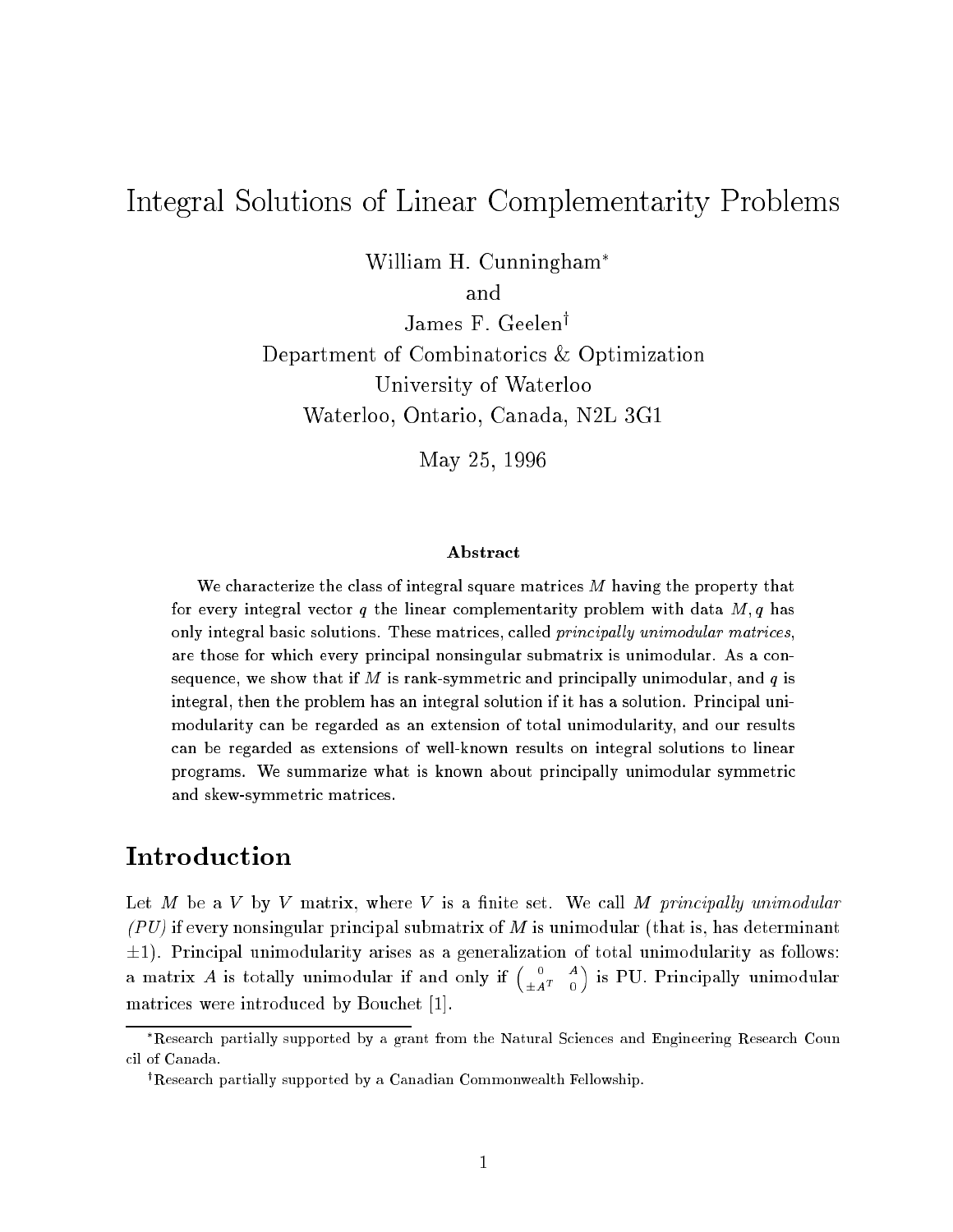Totally unimodular matrices are of fundamental importance in combinatorial optimization, due to the connection with integrality in linear programming. We will see that principal unimodularity plays an analogous role with respect to the linear complementarity problem, particularly in the case of "rank-symmetric" matrices.

A V by V matrix M is called rank-symmetric if rank  $(M[X, Y]) = \text{rank } (M[Y, X])$ for all  $X, Y \subseteq V$ . Here  $M[X, Y]$  denotes the X by Y submatrix of M, that is, the submatrix of M having rows indexed by elements of X and columns indexed by elements of Y. We shall denote by  $M[X]$  the principal submatrix  $M[X, X]$ . Obviously symmetric and skew-symmetric matrices are rank-symmetric. The first-order optimality conditions for quadratic programming give rise to linear complementarity problems involving ranksymmetric matrices that are neither symmetric nor skew-symmetric.

We give a terse treatment to the linear complementarity problem; for a detailed survey of the problem see Cottle, Pang and Stone [5]. Let M be a V by V matrix, and let q be a column vector indexed by V. The linear complementarity problem, with respect to q, M, is to find column vectors  $w, z$  indexed by V satisfying:

$$
w = Mz + q, \tag{1}
$$

$$
w_v z_v = 0, \qquad (v \in V) \tag{2}
$$

$$
w, z \geq 0. \tag{3}
$$

We denote the above problem by  $(q, M)$ . Let w, z be column vectors indexed by V. We say that  $(w, z)$  is complementary if (2) is satisfied, and that  $(w, z)$  is feasible for  $(q, M)$  if (1) and (3) are satisfied. A complementary feasible pair  $(w, z)$  for  $(q, M)$  is called a *solution* of  $(q, M)$ . For a solution  $(w, z)$  of  $(q, M)$ , w is uniquely determined by z, so we occasionally represent the pair  $(z, w)$  by z alone.

Suppose that  $M[X]$  is nonsingular, for some subset X of V. There is a unique pair of vectors  $w$  ,  $z$  satisfying (1) such that  $w_X^{}=0$  and  $z_{\overline{X}}^{}=0.$  Here  $v_X$  denotes the restriction of the vector v to the set X, and X denotes  $V \setminus X$ . The pair  $z', w'$  is defined as follows:

$$
z'_X = -(M[X])^{-1}q_X, \quad w'_X = 0,
$$
  

$$
z'_{\overline{X}} = 0, \qquad w'_{\overline{X}} = q_{\overline{X}} - M[\overline{X}, X](M[X])^{-1}q_X.
$$

Then  $(w', z')$  is called a *basic pair* of  $(q, M)$  with respect to X. Note that  $w', z'$  are not necessarily nonnegative. A *basic solution* is a basic pair that is nonnegative. Our main theorem is the following.

**Theorem 1** Let M be a V by V integral matrix. Then the following are equivalent:

- (a) M is principally unimodular.
- (b) For every integral vector q, all basic solutions of  $(q, M)$  are integral.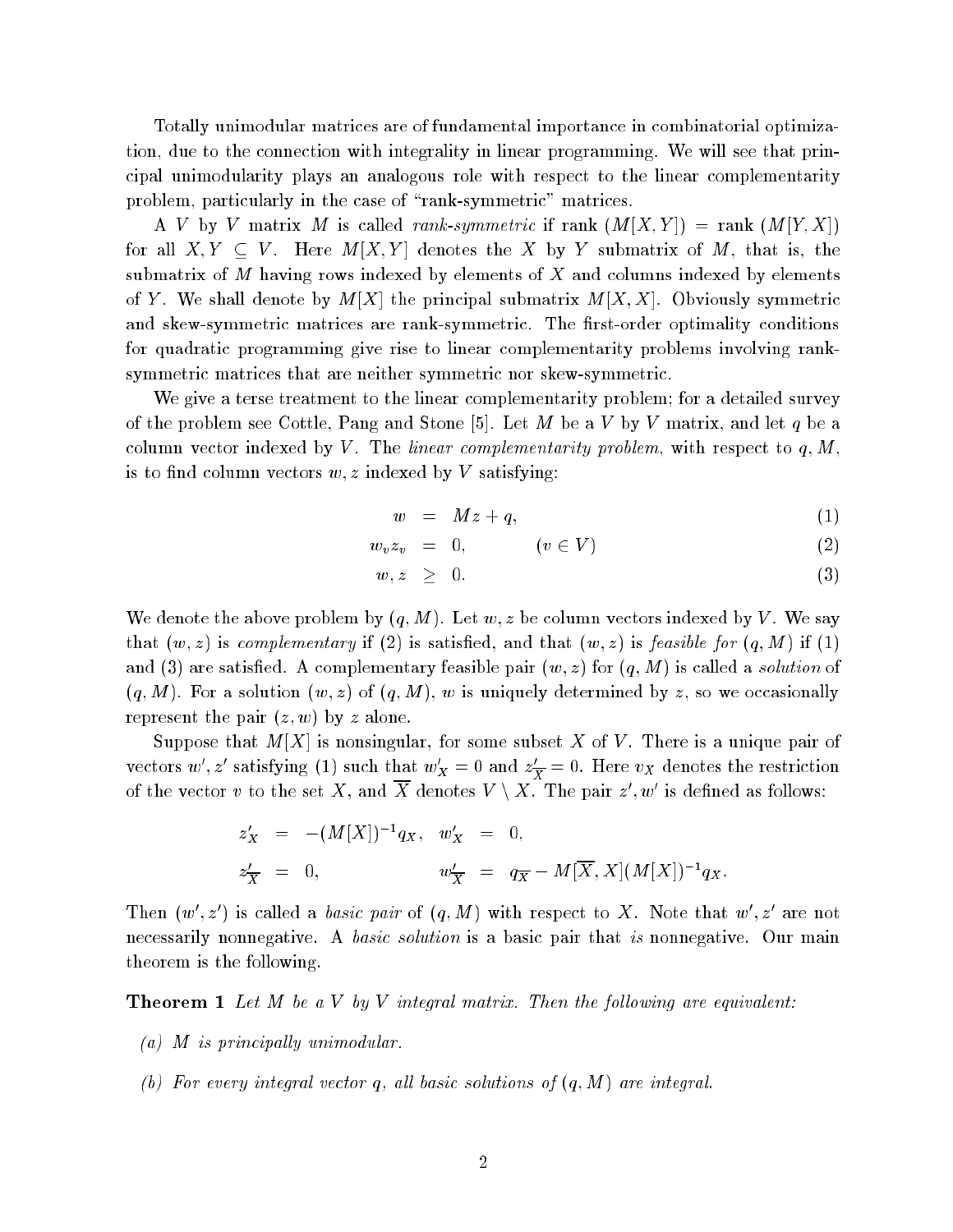Unfortunately it is not the case, for an integral PU-matrix  $M$ , that  $(q, M)$  has an integral solution for every integral q for which  $(q, M)$  has a solution. Indeed, consider  $(q, M)$  where

$$
M = \left(\begin{array}{ccc} 0 & 1 & -1 \\ 0 & 0 & 2 \\ 0 & 0 & 0 \end{array}\right), q = \left(\begin{array}{c} -1 \\ -1 \\ 0 \end{array}\right).
$$

Note that M is PU. Let  $z^* = (0, \frac{3}{2}, \frac{1}{2})^T$ , and  $w^* = (0, 0, 0)^T$ ; then  $z^*, w^*$  is a solution to  $(q, M)$ . However, for any solution  $(z, w)$  to  $(q, M)$ , we have  $z_2 - z_3 - 1 \geq w_1$ . Then, since  $w, z \geq 0$ , we must have  $z_2 > 0$ . So, by complementarity,  $w_2 = 0$ , and  $2z_3 - 1 = 0$ . Thus z is not integral. However, when  $M$  is required to be rank-symmetric, the situation is better.

**Theorem 2** Let M be a V by V rank-symmetric matrix, and let q be a column vector indexed by V. If  $(q, M)$  has a solution, then  $(q, M)$  has a basic solution.

As an immediate consequence of Theorems 1 and 2 we have the following result.

**Corollary 3** Let M be a V by V, integral, rank-symmetric, principally unimodular matrix, and let q be an integral column vector indexed by V. If  $(q, M)$  has a solution, then  $(q, M)$ has an integral solution.  $\Box$ 

It is easy to prove that (a) implies (b) in Theorem 1, using elementary linear algebra.

**Proposition 4** Let M[X] be a unimodular submatrix of  $M \in \mathbf{Z}^{V \times V}$ , where  $X \subseteq V$ , and let  $q \in \mathbf{Z}^V$ . Then the basic pair of  $(q, M)$  corresponding to X is integral.

**Proof** It suffices to prove that  $M[X]^{-1}$  is integral, and this follows from the adjoint formula for the inverse of a matrix. <sup>2</sup>

#### Linear programming

Theorem 1 generalizes the following well-known theorem in integer programming. A polyhedron  $P \subseteq \mathbb{R}^V$  is *integral* if  $\max(c^T x : x \in P)$  has an integral optimal solution whenever it has an optimal solution.

Theorem 5 (Hoffman and Kruskal [8]) For  $A \in \mathbf{Z}^{X \times Y}$ , the following are equivalent

(a) A is totally unimodular.

(b) For every 
$$
b \in \mathbf{Z}^X
$$
, the polyhedron  $\{x \in \mathbf{R}^Y : Ax \geq b, x \geq 0\}$  is integral.

Again, that (a) implies (b) is straightforward. To see the converse we need briefly to outline the well-known connection with the LCP.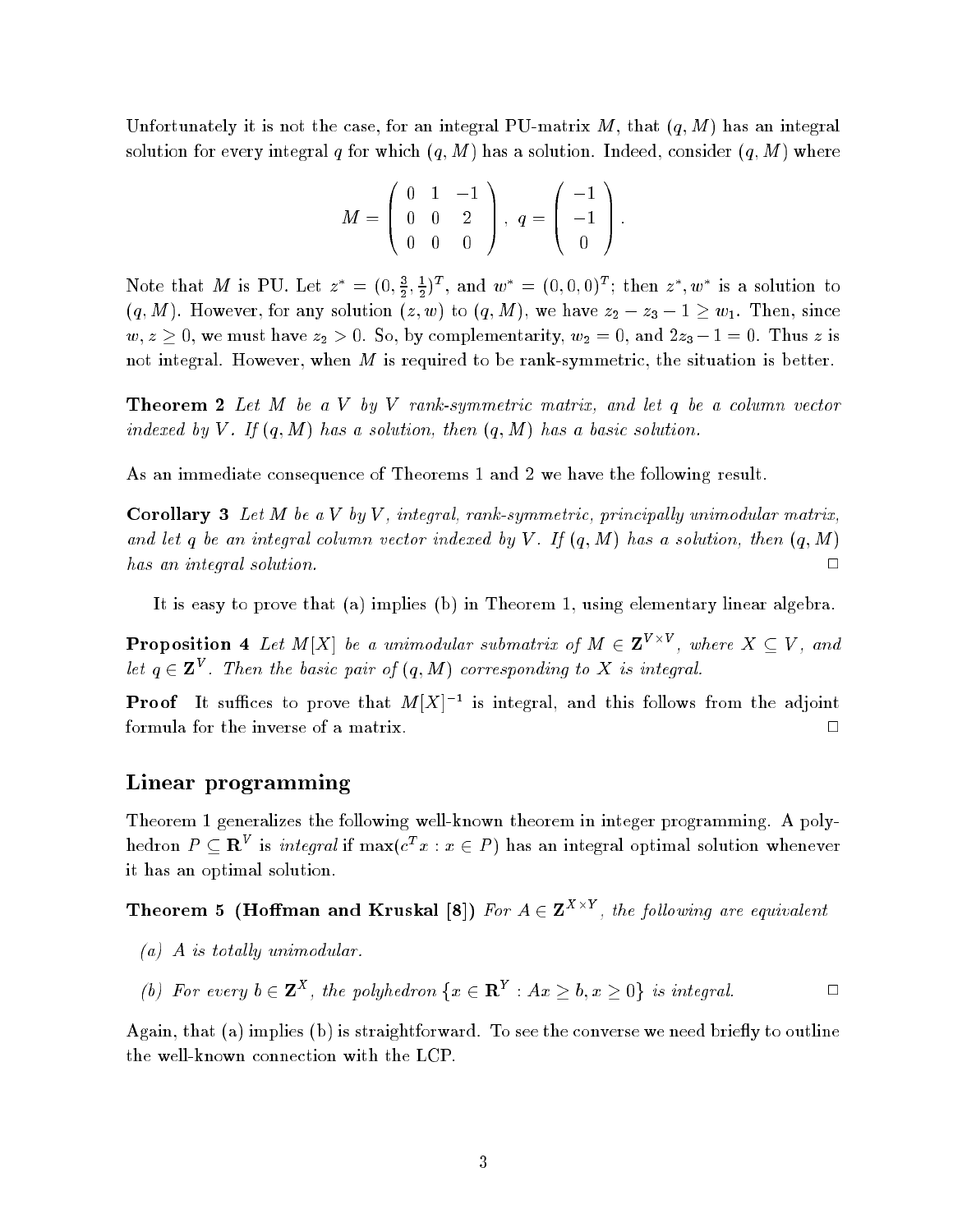Let  $A \in \mathbf{Z}^{X \times Y}$ ,  $c \in \mathbf{Z}^{Y}$  and  $b \in \mathbf{Z}^{X}$ . We are interested in the following linear programming problem  $(P)$  and its dual  $(D)$ .

$$
(P) - \begin{cases} \min \ c^T z_1 \\ \text{s.t.} \quad Az_1 \geq b \\ z_1 \geq 0. \end{cases}, \qquad (D) - \begin{cases} \max \ b^T z_2 \\ \text{s.t.} \quad A^T z_2 \leq c \\ z_2 \geq 0. \end{cases}
$$

We define

$$
M = \left(\begin{array}{cc} 0 & -A^T \\ A & 0 \end{array}\right), \text{ and } q = \left(\begin{array}{c} c \\ -b \end{array}\right)
$$

:

Then  $z \in \mathbf{R}^V$  is a solution of  $(q, M)$  if and only if  $z_Y$  is optimal to  $(P)$  and  $z_X$  is optimal to  $(D)$ .

If  $A$  is not totally unimodular, then  $M$  is not principally unimodular. Therefore, by Theorem 1, there exist  $b \in \mathbf{Z}^X$  and  $c \in \mathbf{Z}^Y$  such that at least one of  $\{x \in \mathbf{R}^Y : Ax \geq 0\}$  $b, x \geq 0\}$  and  $\{y \in \mathbf{R}^X : A^Ty \leq c, y \geq 0\}$  is not integral. If  $\{x \in \mathbf{R}^Y : Ax \geq b, x \geq 0\}$ is not integral, then we are done. So we assume that  $\{y \in \mathbf{R}^X : A^T y \leq c, y \geq 0\}$  is not integral. Thus, by an elementary result, there exists  $b' \in \mathbf{Z}^X$  such that the optimal value of the linear programming problem  $(D)$  is not integral. Hence, by the duality theorem,  $\{x \in \mathbf{R}^Y : Ax \geq b, x \geq 0\}$  is not integral. This proves Theorem 5.

## Principal pivoting

Let  $M\in{\bf R}^{V\times V}$ ; suppose  $X\subseteq V$  and  $M[X]$  is nonsingular. Define matrices  $\alpha,\,\beta,\,\gamma,\,\delta,$  and  $M * X$  by

$$
M = \frac{X}{X} \left( \begin{matrix} \alpha & \beta \\ \gamma & \delta \end{matrix} \right), \text{ and } M*X = \frac{X}{X} \left( \begin{matrix} \alpha^{-1} & -\alpha^{-1}\beta \\ \gamma\alpha^{-1} & \delta - \gamma\alpha^{-1}\beta \end{matrix} \right).
$$

The operation that converts M to  $M * X$  is called a *principal pivot*, and is well known in the context of the linear complementarity problem.

Given the linear complementarity problem  $(q, M)$ , we denote by  $(q, M) * X$  the problem  $(q', M * X)$ , where q' is defined by

$$
q'_X = -\alpha^{-1} q_X, \text{ and } q'_{\overline{X}} = q_{\overline{X}} - \gamma \alpha^{-1} q_X.
$$

The following lemma shows that the problems  $(q, M)$  and  $(q, M) * X$  are essentially the same; the proof follows directly from the definitions.

Lemma 6 (Cottle,Pang, and Stone [5]) Let  $M\in \mathbf{R}^{V\times V}$ ,  $q\in \mathbf{R}^V$ ,  $M[X]$  be a nonsingular principal submatrix of M, and  $(w, z)$  be a solution of  $(q, M)$ . Define w', z' such that  $w'_X=z_X, z'_X=w_X, w'_\overline{X}=w_{\overline{X}}, \ and \ z'_{\overline{X}}=z_{\overline{X}}.$  Then  $(w',z')$  is a solution of  $(q,M)*X.$   $\Box$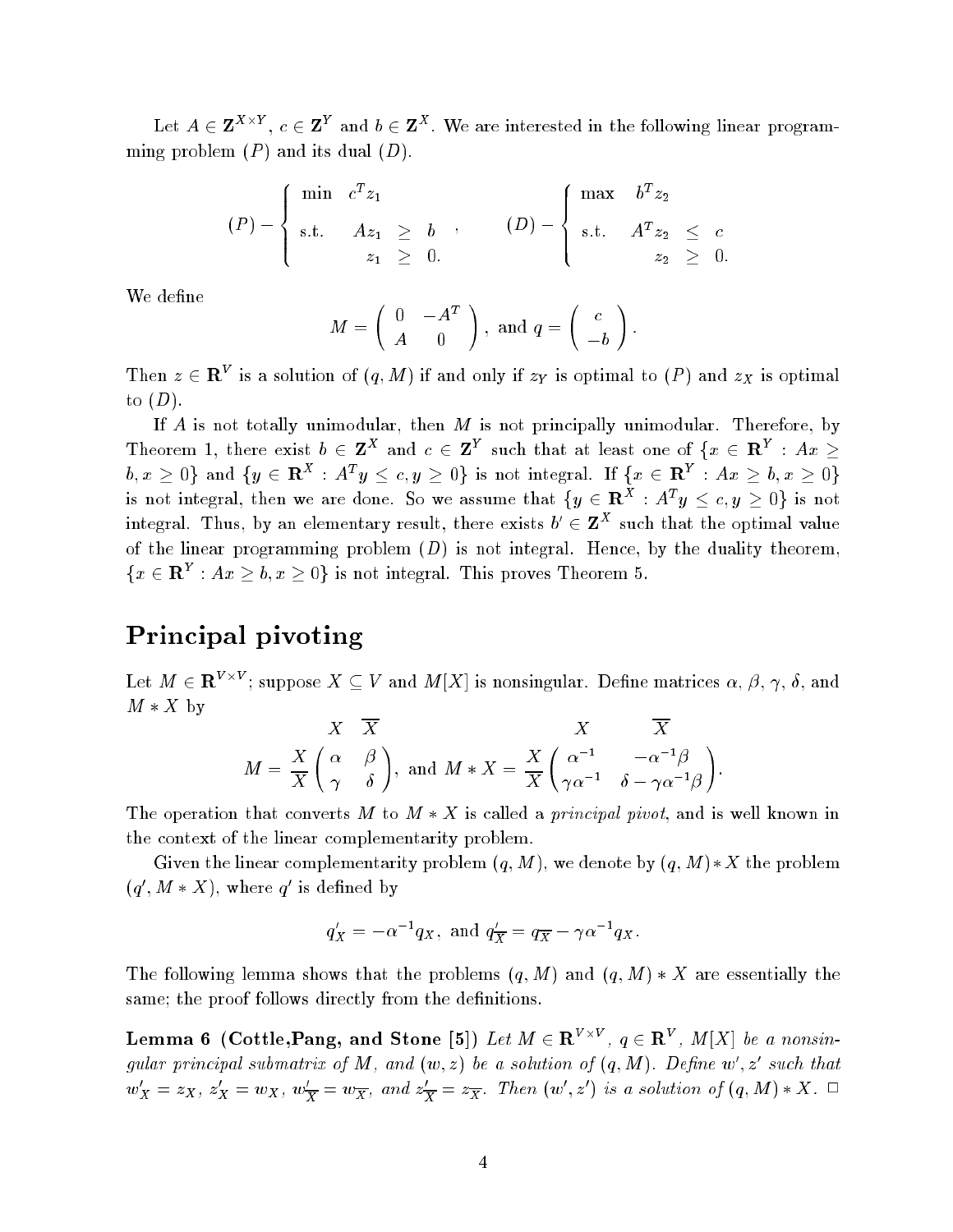Let  $(w, z)$  be a solution to  $(q, M)$ , and let  $(w', z')$  be the corresponding solution to  $(q, M)$ \* X. It can be easily verified that  $(w, z)$  is a basic solution to  $(q, M)$  if and only if  $(w', z')$  is a basic solution for  $(q, M) * X$ . Furthermore, nonnegativity, complementarity and integrality are also preserved under such transformations.

We now consider the effect that principal pivoting has on subdeterminants.

**Theorem 7** Let M[X] be a nonsingular principal submatrix of  $M \in \mathbb{R}^{V \times V}$ . Then, for equicardinal subsets  $S, T$  of  $V$ ,

 $\det((M * X)[S, T]) = \pm \det(M[(X \setminus T) \cup (S \setminus X), (X \setminus S) \cup (T \setminus X)])/\det(M[X]).$ 

Before proving the theorem we discuss its consequences. It is clear from the definition that principal pivoting preserves skew-symmetry. (It does not preserve symmetry.) Theorem 7 shows that it also preserves rank-symmetry. Theorem 7 also implies, except for the sign, the following theorem of Tucker. For sets  $A, B$  we define  $A \Delta B$  to be the symmetric difference of A and B; that is,  $A \Delta B = (A \setminus B) \cup (B \setminus A)$ .

**Theorem 8 (Tucker [10])** Let M[X] be a nonsingular principal submatrix of  $M \in \mathbb{R}^{V \times V}$ . Then, for  $S \subseteq V$ ,

$$
\det((M * X)[S]) = \det(M[X \Delta S]) / \det(M[X]). \square
$$

Tucker's theorem implies that the properties of being principally unimodular, being positive (semi-) definite, and having positive principal minors are all preserved by principal pivoting.

**Proof of Theorem 7.** Let  $Y = V \setminus X$ , and let M be partitioned as follows:

$$
M = \frac{X}{Y} \begin{pmatrix} X & Y \\ \alpha & \beta \\ \gamma & \delta \end{pmatrix}.
$$

Construct a copy V of V, and for  $Z \subseteq V$ , denote by Z the corresponding copy of Z. Now  $\mathrm{define}\ M'$  to be

$$
\begin{array}{c c c c c c c} & X & Y & X & Y \\ X & \left(\begin{array}{ccc} I & 0 & \alpha & \beta \\ 0 & I & \gamma & \delta \end{array}\right). \end{array}
$$

For equicardinal subsets  $R,C$  of  $V,$  we have  $\det M(R,C)=\pm \det M'[V,C\cup (V\setminus R)].$  Now define matrices  $D$  and  $B$  by

$$
\begin{array}{ccc} & X & Y & X & Y & \tilde{X} & \tilde{Y} \\ D=\frac{X}{Y}\left(\begin{array}{ccc} \alpha^{-1} & 0 \\ -\gamma\alpha^{-1} & I \end{array}\right), \text{ and } B=DM'=\frac{X}{Y}\left(\begin{array}{ccc} \alpha^{-1} & 0 & I & \alpha^{-1}\beta \\ -\gamma\alpha^{-1} & I & 0 & \delta-\gamma\alpha^{-1}\beta \end{array}\right). \end{array}
$$

Therefore

$$
\det (B[V, \tilde{C} \cup (V \setminus R)]) = \det (M'[V, \tilde{C} \cup (V \setminus R)]) \det (D)
$$
  
= 
$$
\pm \det (M[R, C]) / \det (M[X]). \qquad (4)
$$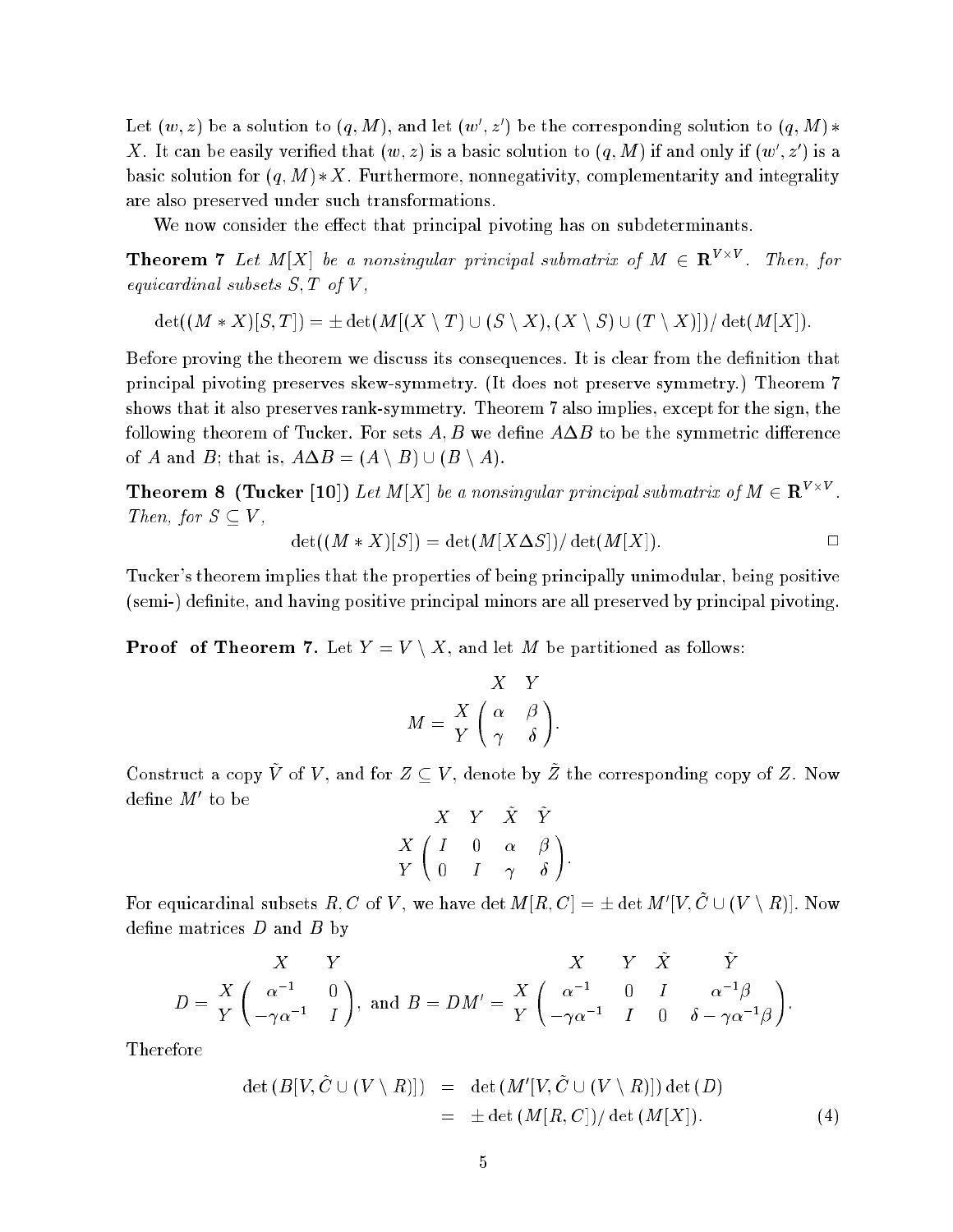Now swapping the columns Y and Y pairwise in B we get the matrix  $B'$ , where

$$
B' = \frac{X}{Y} \begin{pmatrix} Y & \tilde{X} & \tilde{Y} \\ I & 0 & \alpha^{-1} & \alpha^{-1}\beta \\ 0 & I & -\gamma\alpha^{-1} & \delta - \gamma\alpha^{-1}\beta \end{pmatrix}
$$

:

Note that  $B' | X \cup Y, X \cup Y |$  can be obtained from  $M * X$  by multiplying the rows and the columns indexed by elements of X by  $-1$ . Hence corresponding subdeterminants of the two matrices are equal, up to sign. Therefore,

$$
\begin{array}{lcl} \det(B[V,\tilde{C}\cup (V\setminus R)]) & = & \pm \det(B'[V,(C\cap X)\cup (V\setminus R\setminus X)\cup (\tilde{C}\setminus \tilde{X})\cup (\tilde{X}\setminus \tilde{R})]) \\ \\ & = & \pm \det(M*X[(R\setminus X)\cup (X\setminus C),(C\setminus X)\cup (X\setminus R)]). \end{array} \quad \ \ (5)
$$

The result is obtained by combining equations (4) and (5), and observing that principal pivoting is an involution. <sup>2</sup>  $\Box$ 

#### Elementary pivots

The following result about pivoting is implied by the quotient formula for the Schur complement (Cottle et al. [5, page 76]).

**Proposition 9** Let M[X] be a nonsingular principal submatrix of  $M \in \mathbb{R}^{V \times V}$ , and let  $(M * X)[Y]$  be a nonsingular principal submatrix of  $M * X$ . Then  $(M * X) * Y = M *$  $(X\Delta Y)$ .

Suppose that  $M[X]$  is a nonsingular principal submatrix of M, and there exists  $X' \subseteq X$ such that  $M[X']$  is nonsingular. Then, by Proposition 9,  $M*X = (M*X')*(X \setminus X')$ . We call a nonempty set X an *elementary set of M* if  $M[X]$  is nonsingular but there exists no proper nonempty subset X' of X such that  $M|X'|$  is nonsingular. We call the pivot transforming M to  $M * X$  elementary if X is an elementary set of M. Thus any pivot is equivalent to a sequence of elementary pivots. Note that the elementary sets of a ranksymmetric matrix have cardinality one or two.

**Proposition 10** If X is an elementary set of  $M \in \mathbb{R}^{V \times V}$ , then every row and column of  $M[X]$  contains exactly one nonzero entry.

**Proof** Since  $M[X]$  is nonsingular, there is a permutation  $\sigma$  of X such that  $m_{i\sigma(i)} \neq 0$  for all  $i \in X$ . Therefore, there exists a cyclic permutation  $\sigma'$  of a subset X' of X such that  $m_{i\sigma'(i)} \neq 0$  for all  $i \in X'$ . Choose  $\sigma'$  so that  $|X'|$  is as small as possible. If some row or column of  $M[X']$  has more than one nonzero entry, then there exist  $i, j \in X'$  such that  $m_{ij}\neq 0$  and  $j\neq \sigma'(i)$ . From this we easily obtain a cyclic permutation on a proper subset of X' that contradicts the choice of X'. Therefore,  $M[X']$  is nonsingular, and, since X is elementary,  $X' = X$ .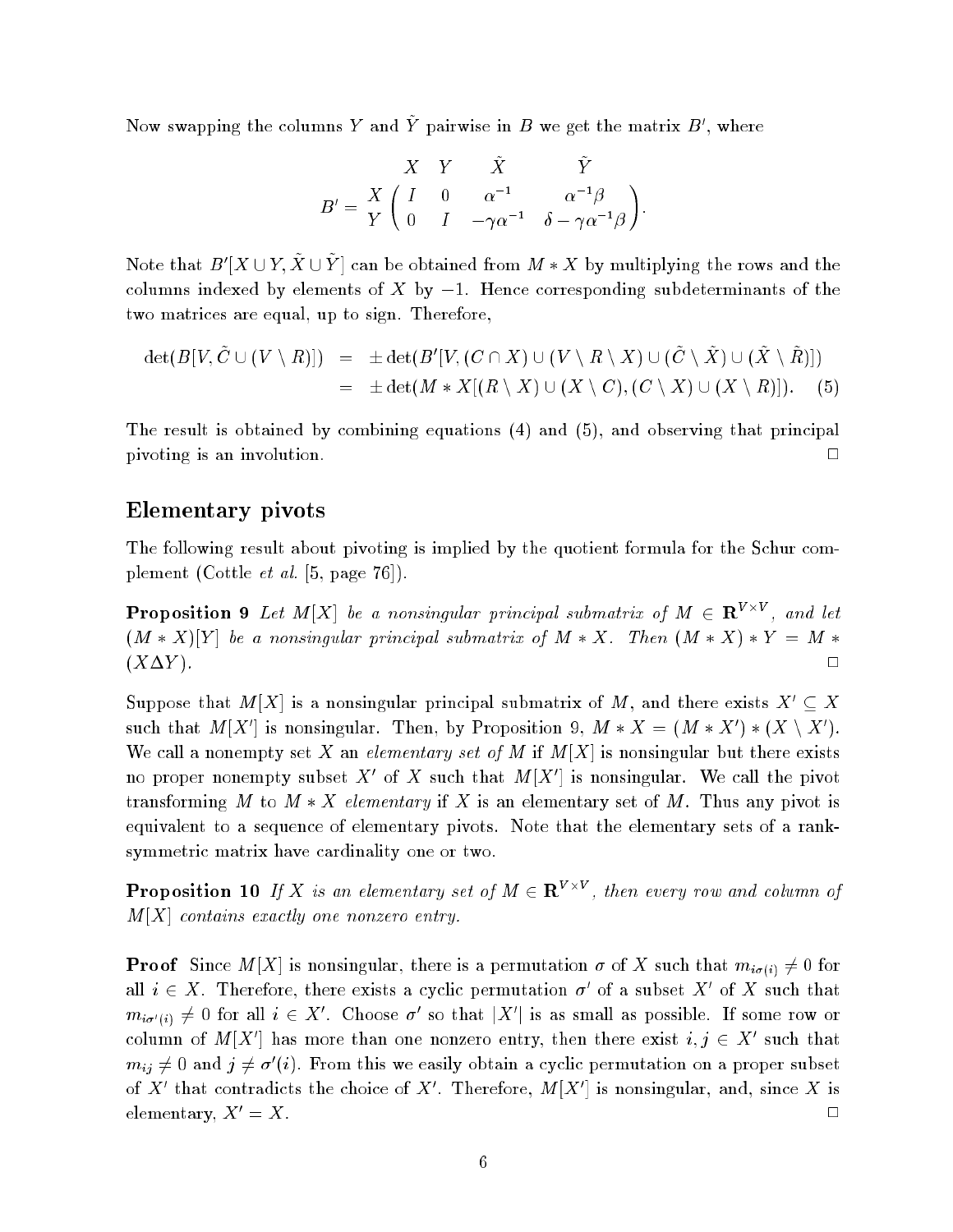Proof of Theorem 1. It follows from Proposition 4 that (a) implies (b), so it remains to prove that (b) implies (a). We will need the following result.

**Claim** Let X be a subset of V, such that  $\det(M[X]) = \pm 1$ . Then,  $M * X$  is integral. Furthermore, if q, q' is a pair of vectors such that  $(q', M * X) = (q, M) * X$ , then q is integral if and only if q is integral.

Since  $M[X]$  is unimodular and integral,  $M[X]^{-1}$  is unimodular and integral. Therefore,  $M * X$  is also integral. Thus, if q is integral, then q' is integral. The converse follows since pivoting is an involution. This proves the claim.

Suppose that M is not PU, and let Y be a minimum cardinality subset of  $V$  such that  $M[Y]$  is not unimodular. Suppose that Y is not an elementary set of M. Since  $M[Y]$  is nonsingular, there exists a subset Y' of Y, such that Y' is an elementary set of M. By our choice of Y,  $M|Y'|$  is unimodular. By the claim, it suffices to prove the theorem for  $M*Y'$ . Now  $|Y'\Delta Y| < |Y|$ , and so by Theorem 8 with  $X = Y'$  and  $S = Y\Delta Y'$ ,  $(M * Y')|Y\Delta Y'|$ is not unimodular. Thus, inductively, we may assume that Y is an elementary set.

We will create an integral vector q so that the basic solution  $(w, z)$  of  $(q, M)$ , with respect to the set Y, is feasible but not integral. To be basic,  $(w, z)$  must satisfy the following equations

$$
M[Y]z_Y + q_Y = 0 \tag{6}
$$

$$
M[Y,Y]z_Y + q_{\overline{Y}} = w_{\overline{Y}}.\t\t(7)
$$

By Proposition 10, every row and column of  $M[Y]$  contains exactly one nonzero element. Therefore, every row and column of  $M[Y]^{-1}$  contains exactly one nonzero element. Furthermore, since M[Y] is integral but not unimodular,  $M|X|^{-1}$  contains some non-integral entries. Thus, it is easy to find an integral  $q<sub>Y</sub>$  such that the unique solution  $z<sub>Y</sub>$  to equation (6) is both nonnegative and not integral. Given this  $z_Y,$  we can choose an integral  $q_{\overline Y}$ sufficiently large so that the solution  $w_{\overline{Y}}$  to equation (7) is nonnegative. Hence we have an integral q, and a nonintegral basic solution  $(w, z)$  to  $(q, M)$ , as required.

**Proof of Theorem 2.** Let  $M = (m_{ii})$  be a rank-symmetric matrix, let  $(w, z)$  be a solution to  $(q, M)$ , and denote by X the support of z (that is, the set  $\{v \in V : z_v \neq 0\}$ ). We prove the result by induction on |X|; if  $|X| = 0$ , then  $(w, z)$  is basic. Let  $Y = \{v \in V : w_v = 0\}.$ Note that, by complementarity,  $X$  is a subset of  $Y$ .

Suppose that  $M[Y,X] = 0$ . In particular, we have  $M[X] = 0$ . Choose some  $x \in X$ . Now define a new vector  $z'$  by fixing  $z'_v = z_v$  for all  $v \in V - x$ , and decreasing  $z'_x$  as far as possible, while maintaining z' feasible to  $(q, M)$ . Let  $w' = Mz' + q$ . Since  $M[X] = 0$  and  $z_{\overline{X}}=$  0, we have

$$
w'_X = q_X, \ w'_{\overline{X}} = M[\overline{X}, X]z'_X + q_{\overline{X}}.
$$

However, since  $w_X = 0$ , we have  $q_X = 0$ . Therefore,  $(w, z)$  is complementary, and hence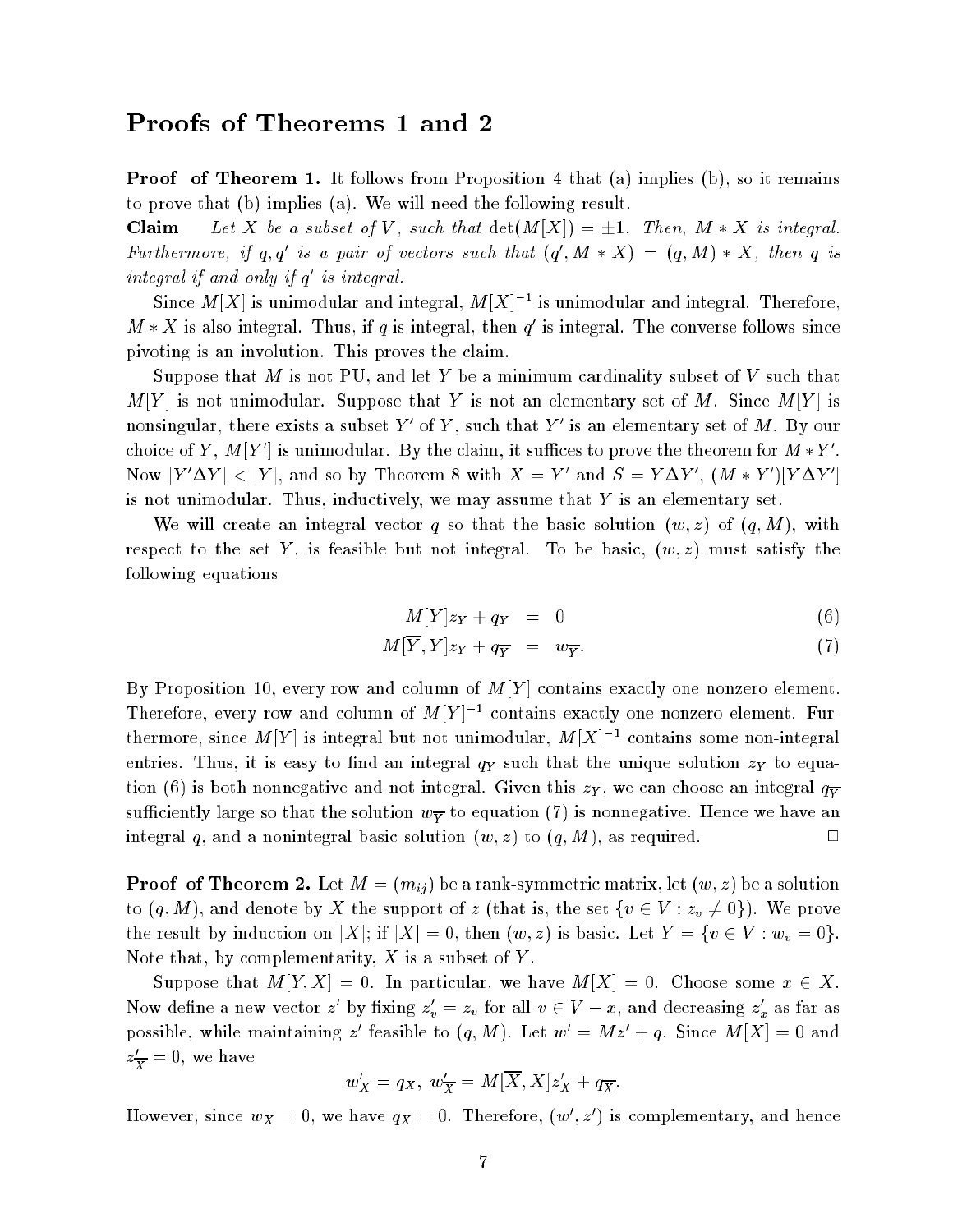$(w', z')$  is a solution to  $(q, M)$ . If  $z_x' = 0$ , then z' has a smaller support than z, so the result follows inductively. Therefore, we may assume that  $z_x^* \geq 0.$  Since we cannot reduce  $z'_x$  further while maintaining feasibility to  $(q, M)$ , there exists  $y \in V$  such that  $w'_y = 0$ , and  $m_{xy} > 0$ . Hence, by replacing  $(w, z)$  by  $(w', z')$ , and redefining Y accordingly, we get  $M[X, Y] \neq 0.$ 

Choose  $x \in X$ , and  $y \in Y$  such that  $m_{xy} \neq 0$ . If  $m_{xx} \neq 0$ , then we take  $y = x$ . Now define S to be  $\{x,y\}$ . Since M is rank-symmetric,  $M[S]$  is nonsingular. Recall that  $(q,M)$ has a basic solution if and only if  $(q, M) * S$  has a basic solution. Now define  $z', w'$  such that

$$
z'_S=w_S, \ w'_S=z_S, \ z'_{\overline{S}}=z_{\overline{S}}, \ w'_{\overline{S}}=w_{\overline{S}}.
$$

Then, by Proposition 6,  $(z', w')$  is a solution to  $(q, M) * S$ . However, since  $S \subseteq Y$  and  $S \cap X \neq \emptyset$ , z' has a smaller support than z. Therefore, the result follows by induction.  $\Box$ 

### Remarks

We hope that the results of this paper give some mathematical-programming motivation for the study of principally unimodular matrices, in particular, of PU-matrices that are rank-symmetric. The construction that shows that principal unimodularity extends total unimodularity involves a symmetric or skew-symmetric matrix. Therefore, results on either the class of symmetric or skew-symmetric PU-matrices would provide results on the class of totally unimodular matrices. For example, one might ask whether important known facts on totally unimodular matrices can be generalized to either of these two classes of PU-matrices. We summarize here what is known and not known at present in this direction.

First, we mention that there is an interesting subclass of the skew-symmetric PUmatrices, other than those arising from the totally unimodular matrices. It arises from orientations of circle graphs; see Bouchet [1]. Up to now, no such subclass of symmetric PU-matrices is known.

A key observation concerning the recognition of totally unimodular matrices is that the essence of the problem is to recognize whether there is *any* totally unimodular matrix having the same support. The reason is that, given the support of a totally unimodular matrix, it is easy to construct a totally unimodular matrix that has that support, and it is almost unique. Namely, a result of Camion [3] states that two totally unimodular matrices having the same support can be obtained one from the other by a sequence of row and column negations. Similar results hold for the two classes of PU-matrices. It is proved by Geelen [6,7] that two "connected" symmetric PU-matrices having the same support can be obtained one from the other by a sequence of operations of the following form: negating a row and the corresponding column, and negating the whole matrix. (These operations obviously preserve principal unimodularity and symmetry.) Connectedness refers to the absence of a block decomposition, and it is easy to extend this result to a statement about all symmetric PU-matrices. For skew-symmetric matrices the situation is trickier.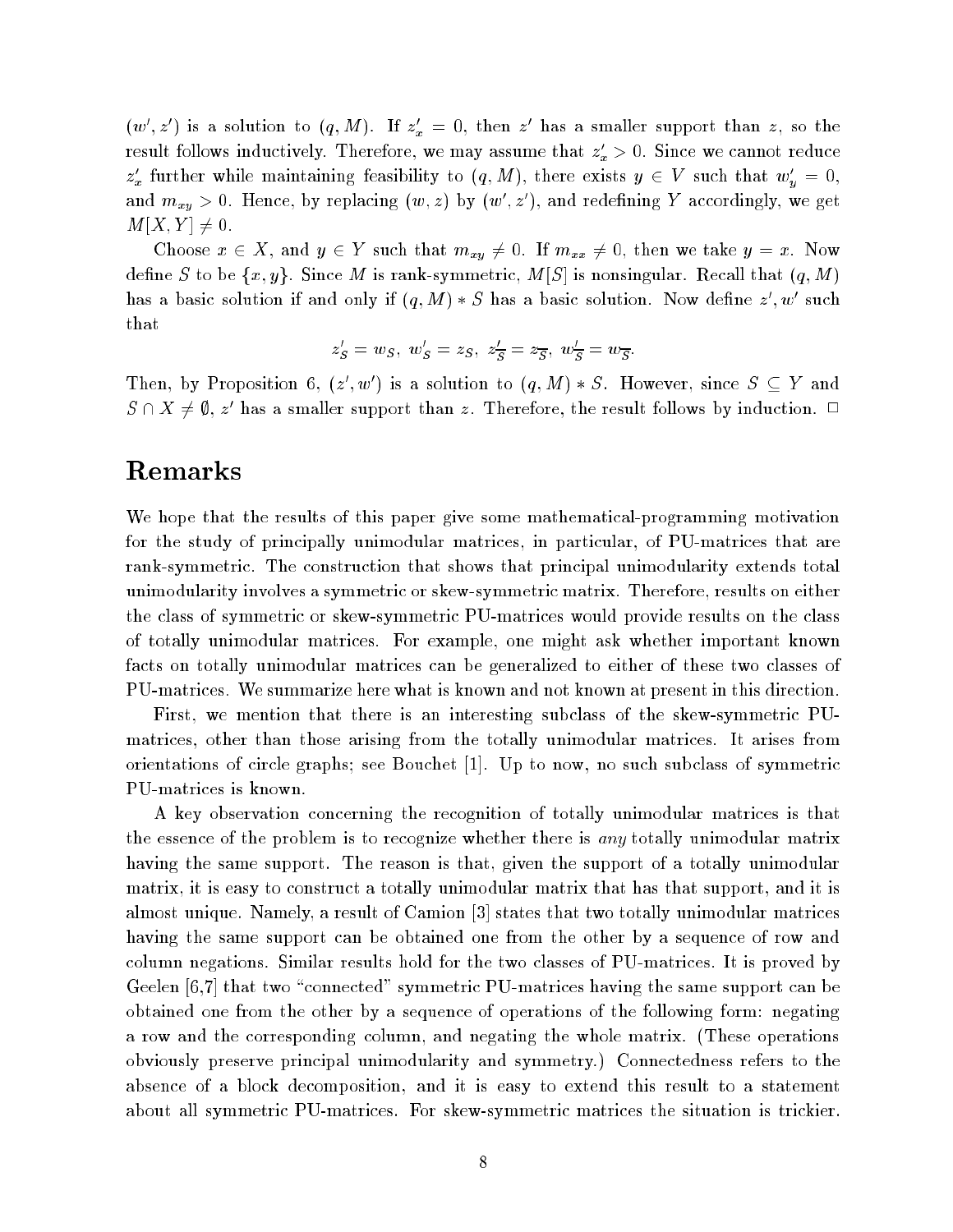It is proved in [7,2] that two \3-connected" skew-symmetric PU-matrices having the same support can be obtained one from the other by a sequence of operations as above. We do not define the notion of the 3-connectivity here, but it is true that if a matrix lacks 3-connectivity then there exists a decomposition that reduces questions about principal unimodularity to such questions about smaller matrices.

There are two famous characterizations of totally unimodular matrices, or equivalently, of regular matroids. They are the excluded minor theorem of Tutte [11] and the decomposition theorem of Seymour [9]. Tutte's theorem has been generalized to the class of symmetric PU matrices (Geelen [6,7]), but not to the class of skew-symmetric ones. Seymour's theorem, which underlies the polynomial-time recognition algorithms for totally unimodular matrices, has not been generalized to either class of PU matrices, and there is no known polynomial-time recognition algorithm for either class. We are optimistic that many of the open problems implicit in these remarks can be solved.

The first-order optimality conditions for a quadratic program give a linear complementarity problem  $(q, M)$ , where M has the form  $\begin{pmatrix} D & A \\ A^T & 0 \end{pmatrix}$  $-A<sup>T</sup> = 0$  $\sim$ for some symmetric matrix  $D$ . While  $M$  is not symmetric, it can be made symmetric by negation of certain rows. Therefore testing principal unimodularity of such matrices is equivalent to testing principal unimodularity of symmetric matrices, which remains unsolved. However, for a convex quadratic program, M has the additional property of being positive semidefinite. Chandrasekaran, Kabadi, and Sridhar [4] give a polynomial-time algorithm for testing principal unimodularity of the matrices arising from convex quadratic programming.

Acknowledgment. We are grateful to J.-S. Pang for helpful conversations.

## References

- 1. A. Bouchet, \Unimodularity and circle graphs", Discrete Math. 66(1987), 203-208.
- 2. A. Bouchet, W.H. Cunningham, and J.F. Geelen, \Principally unimodular skewsymmetric matrices", submitted for publication.
- 3. P. Camion, "Caractérisation des matrices unimodulaires", Cahiers Centre Etudes Rech. Opér. 5(1963), 181–190.
- 4. R. Chandrasekaran, S. Kabadi, and R. Sridhar, \Integer solution for linear complementarity problem", submitted for publication.
- 5. R.W. Cottle, J.-S. Pang, and R.E. Stone, The Linear Complementarity Problem, Academic Press, 1992.
- 6. J.F. Geelen *Matchings, Matroids, and Unimodular Matrices*, doctoral thesis, University of Waterloo, 1995.